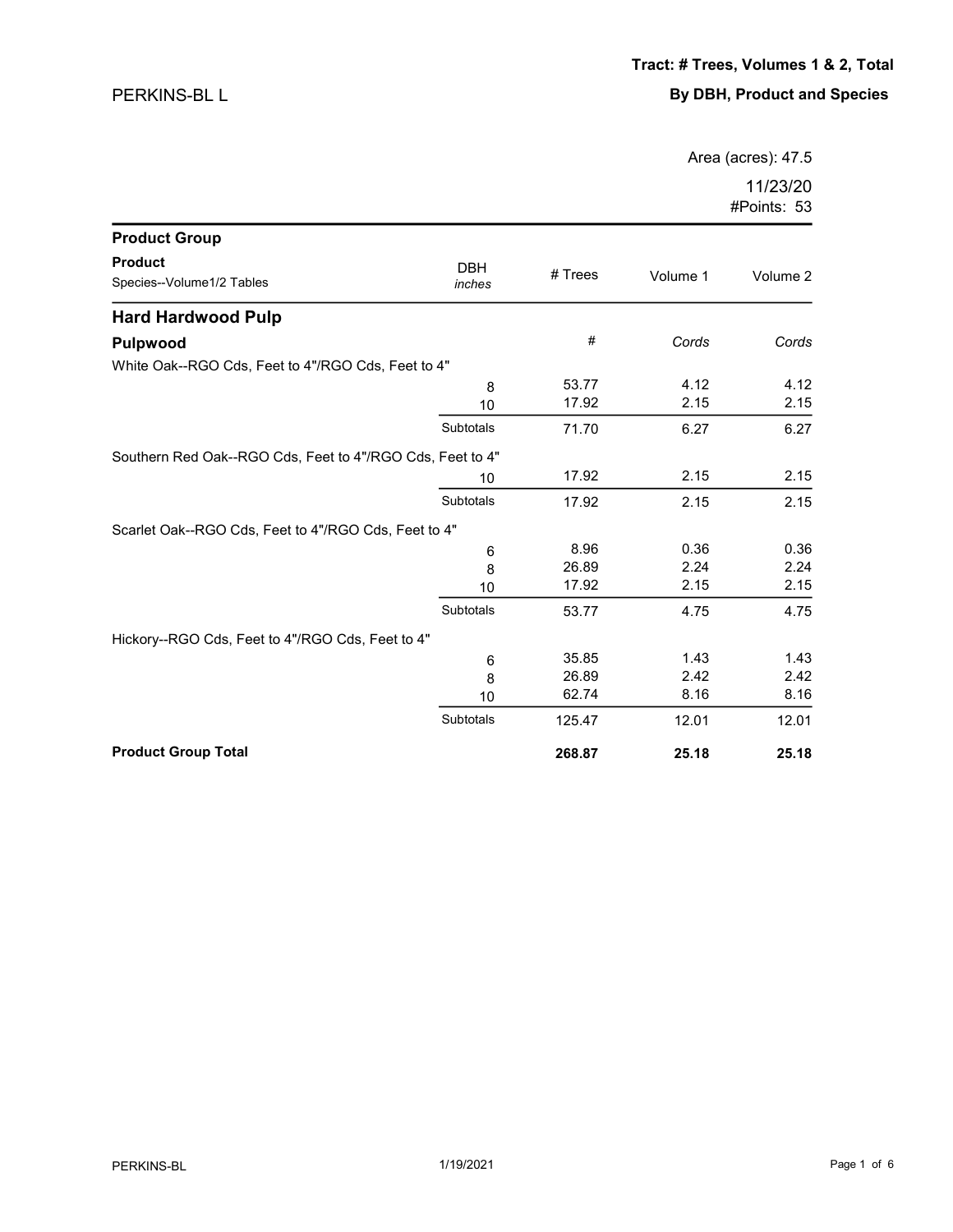## PERKINS-BL L

|                           |            |         |          | Area (acres): 47.5      |
|---------------------------|------------|---------|----------|-------------------------|
|                           |            |         |          | 11/23/20<br>#Points: 53 |
| <b>Product Group</b>      |            |         |          |                         |
| <b>Product</b>            | <b>DBH</b> | # Trees | Volume 1 | Volume 2                |
| Species--Volume1/2 Tables | inches     |         |          |                         |
| $\cdots$                  |            |         |          |                         |

## Hardwood Sawtimber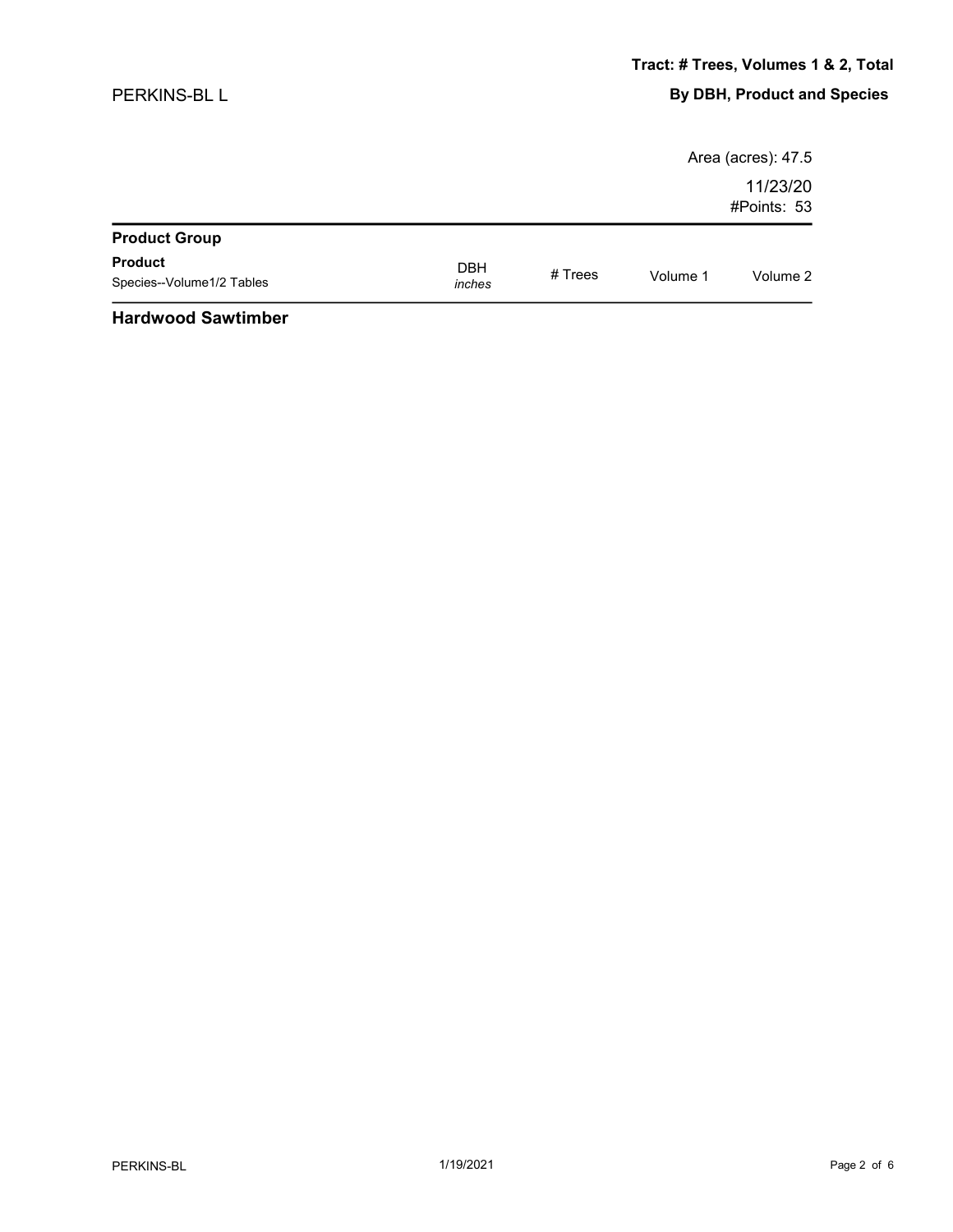## PERKINS-BL L

Area (acres): 47.5

| 11/23/20    |  |
|-------------|--|
| #Points: 53 |  |

| <b>Product Group</b>               |                      |         |            |            |
|------------------------------------|----------------------|---------|------------|------------|
| <b>Product</b>                     |                      |         |            |            |
| Species--Volume1/2 Tables          | <b>DBH</b><br>inches | # Trees | Volume 1   | Volume 2   |
| <b>Hardwood Sawtimber</b>          |                      |         |            |            |
| <b>Sawtimber</b>                   |                      | #       | <b>MBF</b> | <b>MBF</b> |
| White Oak--Inter76/Scrib78         |                      |         |            |            |
|                                    | 12                   | 17.92   | 1.08       | 0.97       |
|                                    | 14                   | 26.89   | 2.44       | 2.27       |
|                                    | 16                   | 35.85   | 5.43       | 5.13       |
|                                    | 18                   | 44.81   | 10.51      | 9.93       |
|                                    | 20                   | 8.96    | 2.50       | 2.42       |
|                                    | 22                   | 35.85   | 14.96      | 14.68      |
|                                    | 24                   | 26.89   | 7.17       | 7.08       |
|                                    | 26                   | 8.96    | 5.31       | 5.24       |
|                                    | 32                   | 8.96    | 9.65       | 9.76       |
|                                    | Subtotals            | 215.09  | 59.04      | 57.48      |
| Chestnut Oak--Inter 78/Scrib78     |                      |         |            |            |
|                                    | 12                   | 17.92   | 1.00       | 0.84       |
|                                    | 14                   | 8.96    | 1.18       | 1.02       |
|                                    | 22                   | 8.96    | 3.30       | 3.03       |
|                                    | Subtotals            | 35.85   | 5.48       | 4.89       |
| Southern Red Oak--Inter 78/Scrib78 |                      |         |            |            |
|                                    | 14                   | 8.96    | 1.18       | 1.02       |
|                                    | 16                   | 17.92   | 2.23       | 1.99       |
|                                    | 20                   | 17.92   | 3.63       | 3.33       |
|                                    | 22                   | 8.96    | 3.89       | 3.57       |
|                                    | 24                   | 8.96    | 5.42       | 5.00       |
|                                    | Subtotals            | 62.74   | 16.36      | 14.90      |
| Scarlet Oak--Inter 78/Scrib78      |                      |         |            |            |
|                                    | 12                   | 53.77   | 3.66       | 3.03       |
|                                    | 14                   | 44.81   | 5.62       | 4.86       |
|                                    | 16                   | 26.89   | 4.45       | 3.93       |
|                                    | 18                   | 35.85   | 7.84       | 7.04       |
|                                    | 20                   | 44.81   | 12.62      | 11.52      |
|                                    | 38                   | 8.96    | 5.88       | 5.64       |
|                                    | Subtotals            | 215.09  | 40.06      | 36.01      |
| Beech--Inter 78/Scrib78            |                      |         |            |            |
|                                    | 12                   | 8.96    | 0.50       | 0.42       |
|                                    | 16                   | 8.96    | 0.95       | 0.85       |
|                                    | Subtotals            | 17.92   | 1.45       | 1.27       |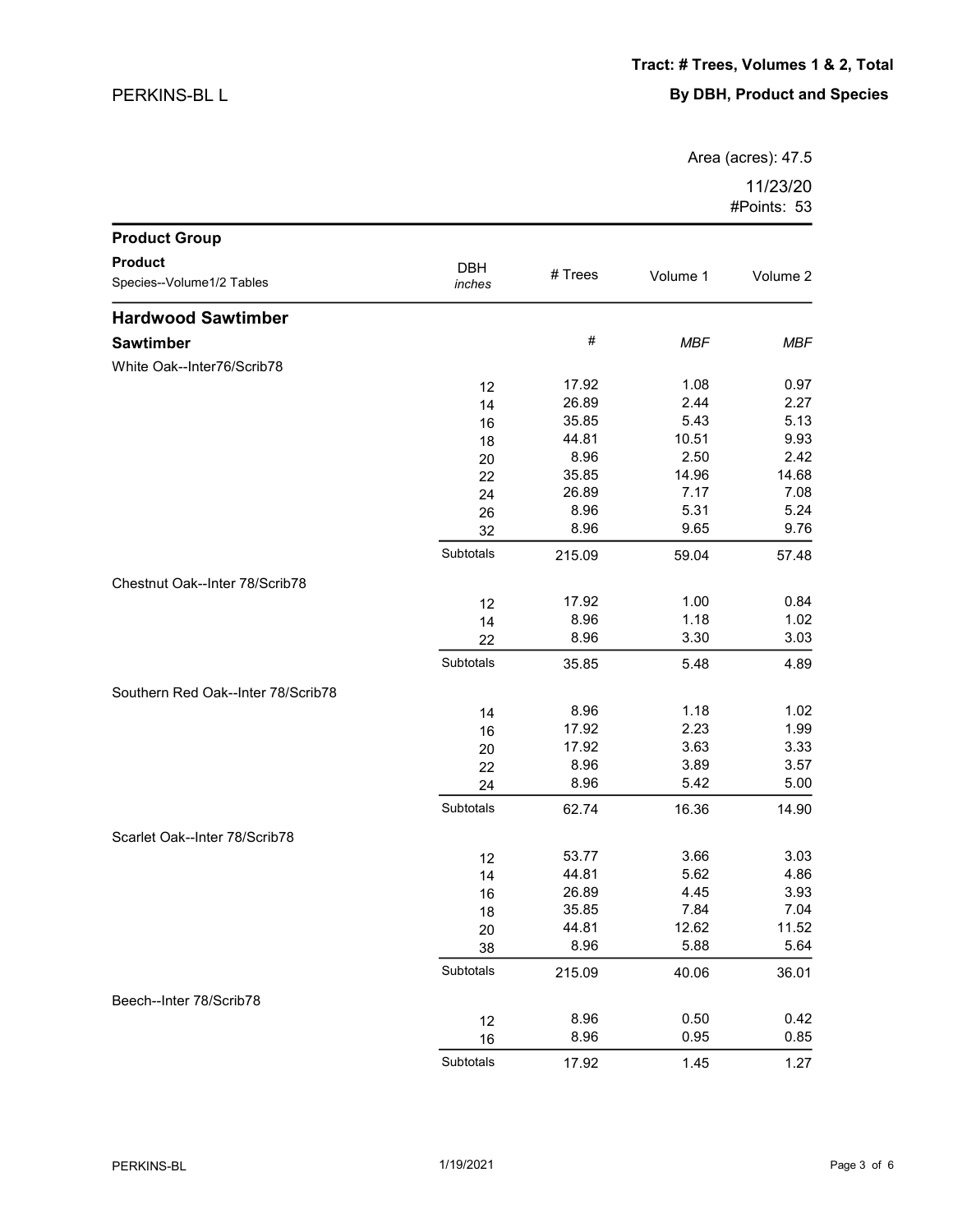## PERKINS-BL L

Area (acres): 47.5

| <b>Product Group</b>            |           |          |            |            |
|---------------------------------|-----------|----------|------------|------------|
| <b>Product</b>                  | DBH       |          |            |            |
| Species--Volume1/2 Tables       | inches    | # Trees  | Volume 1   | Volume 2   |
| <b>Hardwood Sawtimber</b>       |           |          |            |            |
| <b>Sawtimber</b>                |           | #        | <b>MBF</b> | <b>MBF</b> |
| Elm--Inter 78/Scrib78           |           |          |            |            |
|                                 | 12        | 17.92    | 1.33       | 1.09       |
|                                 | 14        | 8.96     | 0.94       | 0.82       |
|                                 | 16        | 8.96     | 1.28       | 1.14       |
|                                 | Subtotals | 35.85    | 3.55       | 3.06       |
| Red Maple--Inter 78/Scrib78     |           |          |            |            |
|                                 | 12        | 80.66    | 4.84       | 4.04       |
|                                 | 14        | 44.81    | 3.74       | 3.30       |
|                                 | 16        | 53.77    | 7.69       | 6.83       |
|                                 | 22        | 8.96     | 3.30       | 3.03       |
|                                 | Subtotals | 188.21   | 19.56      | 17.20      |
| Yellow Poplar--Inter 78/Scrib78 |           |          |            |            |
|                                 | 12        | 268.87   | 22.89      | 18.64      |
|                                 | 14        | 107.55   | 15.59      | 13.29      |
|                                 | 16        | 125.47   | 27.96      | 24.54      |
|                                 | 18        | 116.51   | 33.98      | 30.28      |
|                                 | 20        | 53.77    | 21.67      | 19.65      |
|                                 | 22        | 17.92    | 7.78       | 7.13       |
|                                 | 32        | 8.96     | 10.30      | 9.76       |
|                                 | Subtotals | 699.06   | 140.17     | 123.29     |
| Hickory--Inter 78/Scrib78       |           |          |            |            |
|                                 | 12        | 53.77    | 3.50       | 2.90       |
|                                 | 14        | 8.96     | 1.18       | 1.02       |
|                                 | 18        | 17.92    | 3.30       | 2.98       |
|                                 | 20        | 8.96     | 2.65       | 2.42       |
|                                 | 22        | 8.96     | 3.89       | 3.57       |
|                                 | Subtotals | 98.58    | 14.52      | 12.89      |
| Sweetgum--Inter 78/Scrib78      |           |          |            |            |
|                                 | 12        | 17.92    | 1.33       | 1.09       |
|                                 | 16        | 35.85    | 8.09       | 7.10       |
|                                 | 18        | 8.96     | 3.35       | 2.97       |
|                                 | Subtotals | 62.74    | 12.77      | 11.16      |
| <b>Product Group Total</b>      |           | 1,631.13 | 312.97     | 282.15     |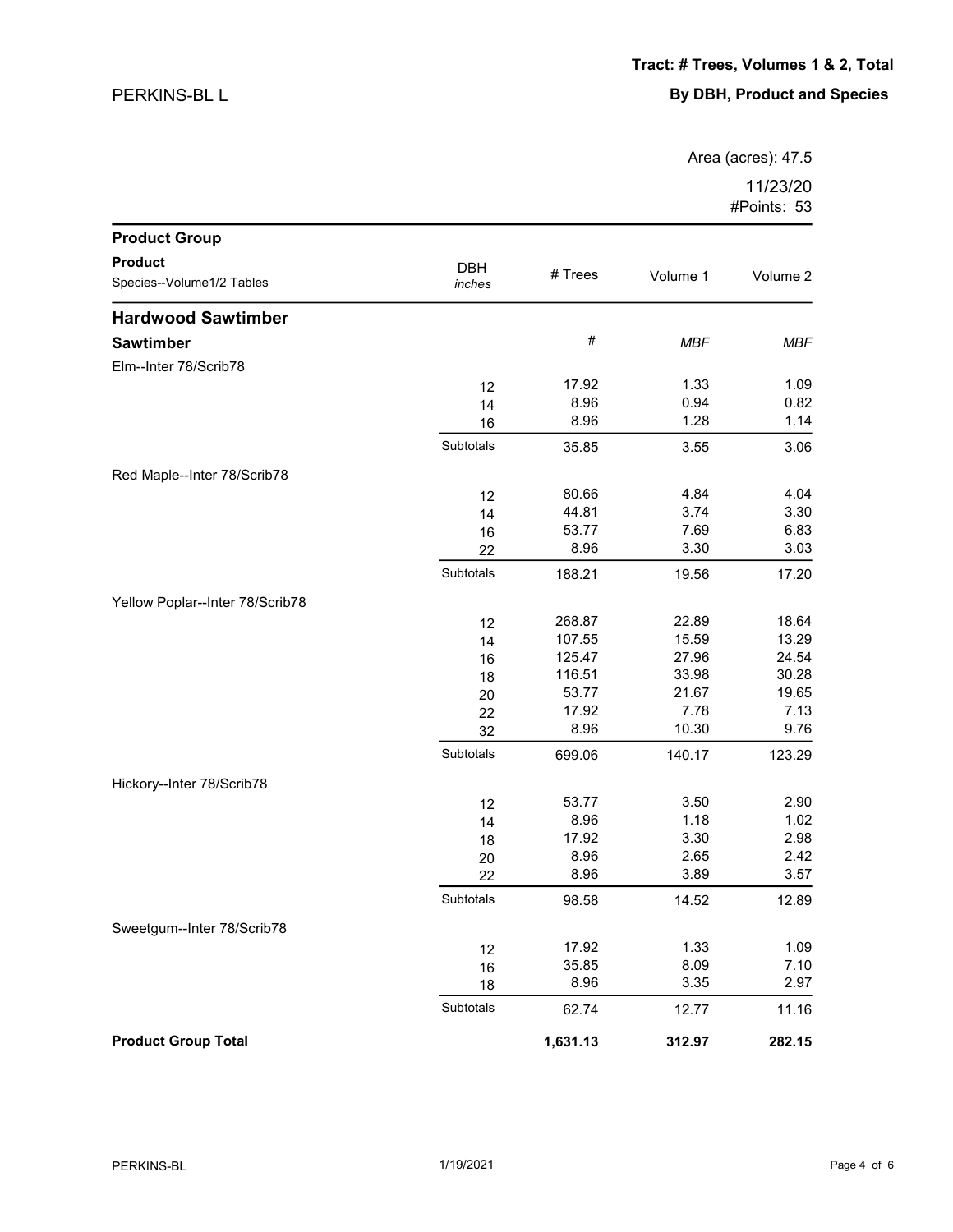Area (acres): 47.5

| <b>Product Group</b>                                    |            |          |            |            |
|---------------------------------------------------------|------------|----------|------------|------------|
| <b>Product</b>                                          | <b>DBH</b> |          |            |            |
| Species--Volume1/2 Tables                               | inches     | # Trees  | Volume 1   | Volume 2   |
| <b>Pine Pulp</b>                                        |            |          |            |            |
| Pulpwood                                                |            | #        | Cords      | Cords      |
| Virginia Pine--RGO Cds, Feet to 4"/RGO Cds, Feet to 4"  |            |          |            |            |
|                                                         | 6          | 457.08   | 24.74      | 24.74      |
|                                                         | 8          | 555.66   | 53.59      | 53.59      |
|                                                         | 10         | 71.70    | 9.86       | 9.86       |
|                                                         | Subtotals  | 1,084.43 | 88.19      | 88.19      |
| Shortleaf Pine--RGO Cds, Feet to 4"/RGO Cds, Feet to 4" |            |          |            |            |
|                                                         | 6          | 8.96     | 0.54       | 0.54       |
|                                                         | 10         | 8.96     | 1.08       | 1.08       |
|                                                         | Subtotals  | 17.92    | 1.61       | 1.61       |
| <b>Product Group Total</b>                              |            | 1,102.36 | 89.80      | 89.80      |
| <b>Pine Sawtimber</b>                                   |            |          |            |            |
| <b>Sawtimber</b>                                        |            | #        | <b>MBF</b> | <b>MBF</b> |
| Loblolly Pine--Inter 78/Scrib78                         |            |          |            |            |
|                                                         | 12         | 8.96     | 0.82       | 0.67       |
|                                                         | Subtotals  | 8.96     | 0.82       | 0.67       |
| Shortleaf Pine--Inter 78/Scrib78                        |            |          |            |            |
|                                                         | 14         | 8.96     | 1.56       | 1.31       |
|                                                         | 16         | 17.92    | 4.71       | 4.10       |
|                                                         | Subtotals  | 26.89    | 6.27       | 5.41       |
| <b>Product Group Total</b>                              |            | 35.85    | 7.10       | 6.09       |
| <b>Virginia Pine Sawtimber</b>                          |            |          |            |            |
| <b>Sawtimber</b>                                        |            | #        | <b>MBF</b> | <b>MBF</b> |
| Virginia Pine--Inter 78/Scrib78                         |            |          |            |            |
|                                                         | $10$       | 188.21   | 10.32      | 7.71       |
|                                                         | 12         | 385.38   | 36.69      | 29.67      |
|                                                         | 14         | 116.51   | 16.88      | 14.43      |
|                                                         | 16         | 44.81    | 7.89       | 6.96       |
|                                                         | 22         | 8.96     | 3.30       | 3.03       |
|                                                         | Subtotals  | 743.87   | 75.08      | 61.80      |
| <b>Product Group Total</b>                              |            | 743.87   | 75.08      | 61.80      |